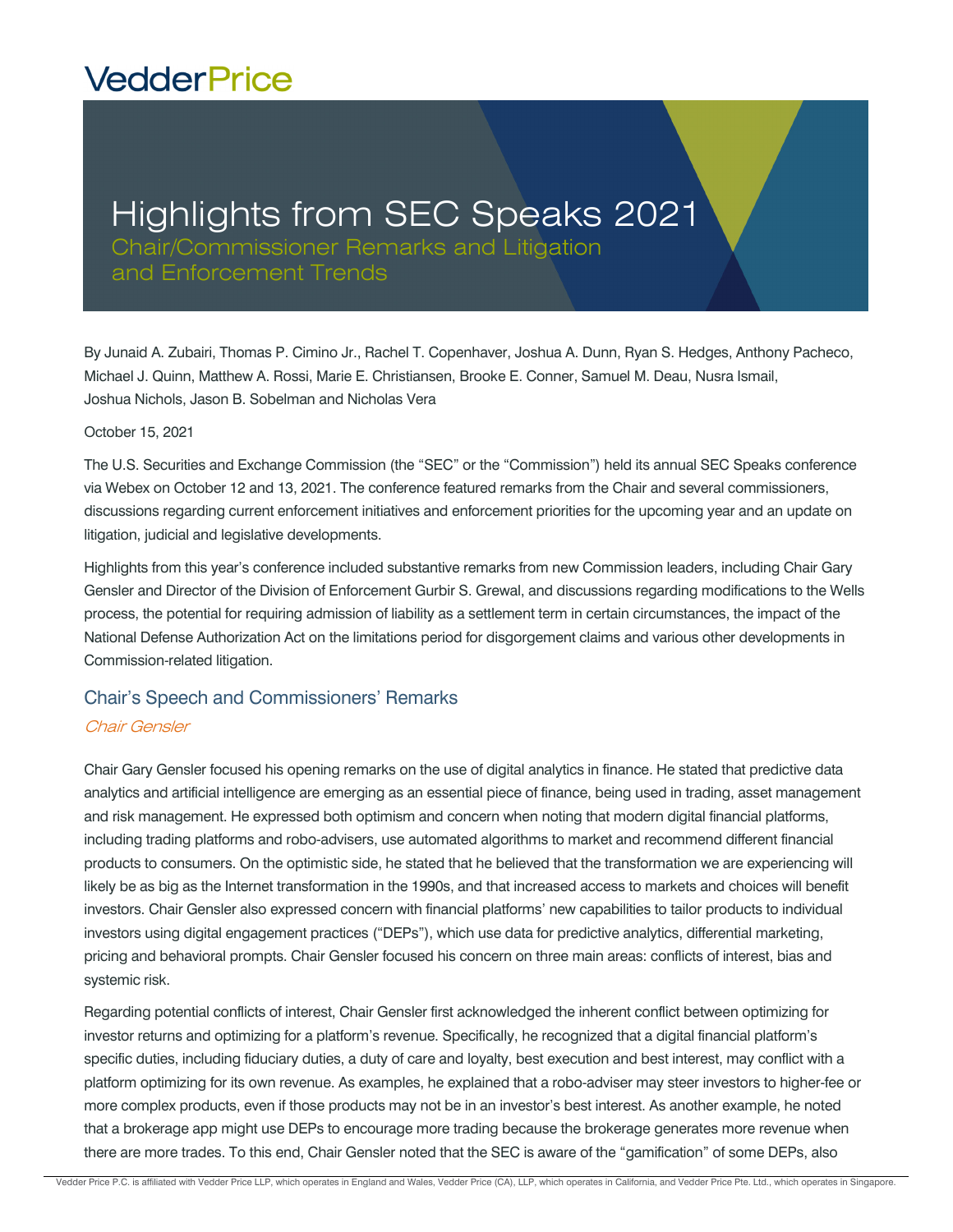highlighting that the modern features of DEPs include marketing practices, pricing and behavioral prompts, all of which present the potential for a conflict of interest between optimizing for the investor and optimizing for a platform's profit. Chair Gensler stated that some conflict of interest issues may be addressed by the SEC's existing rules or potential updates to SEC rules. SEC staff (the "Staff") is looking at public feedback and will make recommendations for the Commission's consideration. In particular, Chair Gensler also noted that the commission is separately looking at the incentives behind some of the conflicts of interest. He specifically mentioned payment for order flow as an incentive being examined.

Regarding bias, Chair Gensler stated that it is important for all individuals, regardless of race, color, religion, sex, age, disability, or any other protected class, to receive fair and open access to financial markets and prices. He briefly explained that historically there has been bias in finance, including in the consumer credit space. With the new demand for endless data which feeds algorithms that affect consumer pricing and behavioral prompts, instances of bias on the basis of protected class presents a potential problem to which the SEC will be paying attention.

Chair Gensler acknowledged the systemic risk presented by digital analytics and finance. He illustrated the potential for systemic risk by pointing to the 2008 financial crisis, dot-com bubble, and savings and loan crisis of the 1980s, all of which were underscored by interconnectedness and herding into certain datasets or investments. He stated that digital analytics, including deep learning, are increasingly complex and nonlinear, which presents a new form of interconnectedness and herding that may lead to financial fragility in ways not yet contemplated.

#### Commissioner Roisman

Commissioner Elad Roisman's remarks emphasized the importance of preserving and expanding opportunities for businesses to raise capital. Despite these unprecedented times, he stated that the SEC's tripartite mission remains the cornerstone for every decision. Specifically, the SEC focuses on (1) protecting investors, (2) ensuring there are fair, orderly and efficient markets and (3) facilitating capital formation opportunities.

Commissioner Roisman indicated that a successful economy must be able to adapt to new information and changing market conditions. He noted that the SEC has pushed back on the notion that regulations are easy to tighten, but can never be loosened. After conducting outreach, reviewing regulations and consulting with both issuers and investors, the SEC revised many regulations over the last year. For example, Commissioner Roisman discussed the expanded definition for smaller reporting companies and the expanded number of issuers who qualify as nonaccelerated filers. He also noted that the SEC expanded a company's ability to use equity as compensation for workers by raising the cap on securities issued under Rule 701 from \$5 million to \$10 million.

Additionally, Commissioner Roisman stated that the SEC refined existing disclosures to benefit investors without adding unnecessary expenses for businesses. He noted that both the Disclosure Update and Simplification Rule and the amendments to the FAST Act reflect the SEC's desire to adapt to changing market conditions. The SEC also continues to actively seek public comment on a variety of issues. For example, the Commission sought public comments and suggestions before adopting the new expanded definition for an "accredited investor." Commissioner Roisman stated that regulations should allow investors and businesses to work together and provide a stable framework within which to collaborate.

Furthermore, Commissioner Roisman recognized the significant impact of the Covid-19 pandemic. He explained that companies had to rapidly raise and reallocate capital in order to meet the evolving demands of the American people. For example, U.S. food delivery sales more than doubled, which allowed restaurants to remain open and drivers to remain employed. In addition, telehealth usage was nearly 40 times higher than prepandemic levels. He stated that these examples are a testament to the resilience of the U.S. economy.

Nevertheless, Commissioner Roisman acknowledged that too many businesses were not able to overcome financial difficulties as a result of the pandemic. A Federal Reserve study estimated that the closure of businesses exceeded historical norms by 200,000. Moreover, small businesses and those owned by underrepresented groups were especially hard hit by the absence of strong capital markets. Commissioner Roisman stated that the SEC's Small Business Capital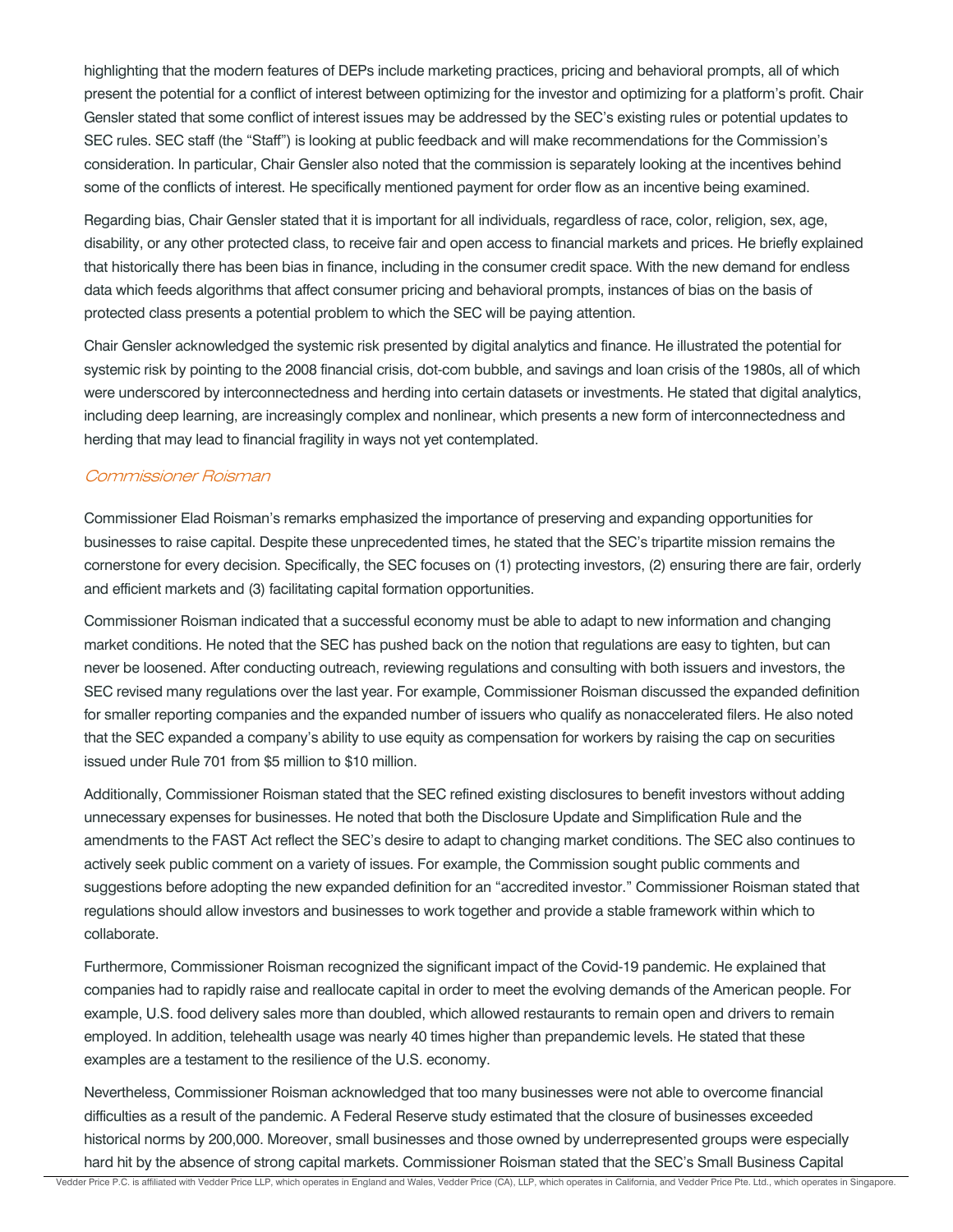Formation Advisory Committee held several discussions that focused on the difficulties facing underrepresented founders. He believes that capital raising opportunities need to be more broadly accessible in the future and any obstacle to capital formation will only slow economic recoveries and push workers out of the workforce.

Commissioner Roisman concluded his remarks by describing the path forward for the SEC. He noted that the SEC will need to learn from the prior months of the pandemic and be proactive during times of uncertainty. The SEC should find ways to allow the market to allocate capital as more information becomes accessible. Regulators must continue to respond to the needs of the market and not rely upon outdated models that stifle innovation. Overall, Commissioner Roisman stated that he is proud that the SEC has revisited and revised its own regulations to help facilitate a stronger, more resilient and more growth-friendly market.

## Commissioner Lee

Commissioner Allison Herren Lee used her remarks to advocate for the Commission to take action against what she described as the lack of transparency in capital markets. During her statements, Commissioner Lee stated that "the single most significant development in securities markets" in recent years has been "the explosive growth of private markets." She noted that in each year over the last decade, more capital has been raised in private markets than in public markets and as a result, an increasing portion of the equities markets and the economy has "gone dark" or become nontransparent to investors, policymakers and the public.

Commissioner Lee first described the importance of private markets and the increasing influence they have over the economy at the local, state and national levels. She noted that private businesses make significant contributions to innovation, create jobs and new services, impact supply chains and have altered various industries. Given the significant influence of private markets, Commissioner Lee highlighted the importance of increasing transparency.

Commissioner Lee stated that there is little information publicly available about the activities of private businesses because they are not required to file periodic reports, make certain disclosures or obtain audited financial statements as is required for public companies. Commissioner Lee noted that while certain large investors may have some ability to obtain disclosures, information is often not widely shared beyond members of the board of directors of private companies. She stated that other stakeholders—such as employees who hold equity in private companies or investors accessing private markets through institutional investors—are exposed to significant risks associated with private markets without having access to the information necessary to make financial decisions.

Commissioner Lee noted that Congress has previously acted to address opacity in capital markets. She described how a lack of transparency and misallocations of capital led Congress to create federal securities laws in the 1930s and 1960s, which established periodic reporting requirements for certain issuers. Accordingly, Commissioner Lee urged the Commission to once again take action to restore transparency to the markets. Specifically, Commissioner Lee advocated for the Commission to reexamine how issuers are permitted to count shareholders of record under Section 12(g) of the Exchange Act, which establishes the threshold for when an issuer is required to register with the Commission and become subject to its reporting requirements. She concluded that doing so is one avenue for addressing policy concerns related to determining public company status and consequently, increasing transparency in capital markets.

## Commissioner Crenshaw

Commissioner Caroline A. Crenshaw's remarks centered on why SEC regulation of digital asset markets, such as Bitcoin, will ultimately strengthen such markets. Specifically, Commissioner Crenshaw sought to send a message to developers of digital asset markets: to move the market forward, there must be a meaningful exchange of ideas between innovators and regulators.

To support her message, Commissioner Crenshaw emphasized that—similar to traditional markets—regulating digital markets will enhance investor confidence and, in turn, stimulate market growth. As a result, she posited that a wellregulated digital asset market will enjoy greater network effects. By contrast, she pointed out that a lack of regulation has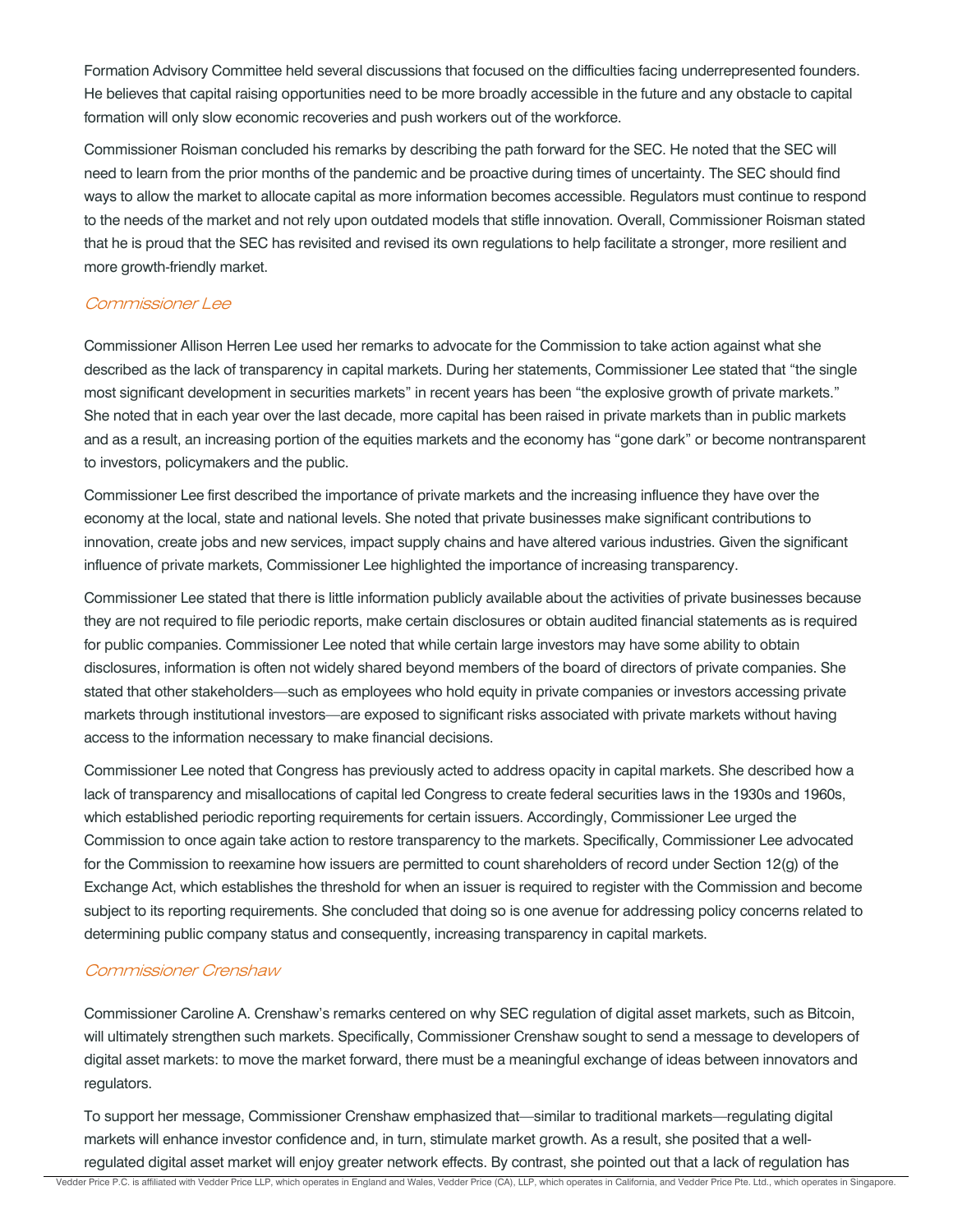caused digital asset markets to suffer from unstable investor confidence, which has depressed the digital asset markets for years.

Although the SEC has jurisdiction to regulate digital assets, Commissioner Crenshaw further recognized that merely applying the regulatory framework used for traditional markets would be unsustainable. Indeed, she pointed out that digital asset market evolution is rapid, with many new crypto coins entering the field overnight, and that many digital asset developers act as though they are not subject to regulatory oversight. Commissioner Crenshaw emphasized that, in order to reconcile the existing regulatory regime with these rapidly evolving products, both developers and regulators must work together to learn from each other. She challenged firms utilizing digital assets to take the lead and strive to be compliant with current regulations while also communicating the challenges of compliance. Such coordination, she concluded, is the key to the long-term success of these new markets.

## Division of Enforcement

The conference also included a panel featuring members of the Division of Enforcement (the "Division"). This panel commenced with a substantive statement from Director Grewal and then briefly touched on priorities and highlights from across a wide range of enforcement areas.

#### Statement of Director Grewal

Gurbir S. Grewal, Director of the Division of Enforcement, began the panel by discussing his concerns about the decline of public trust in the financial markets and his thoughts on what the SEC can do to restore investor trust and confidence. He noted that investors will not invest their hard-earned money when they do not have sufficient confidence in the system, which hurts all market participants that are playing by the rules, as well as the economy as a whole. Director Grewal attributed part of the lapse in confidence to the public perception that large business, gatekeepers and others repeatedly break the rules and are held to a different standard by regulators. Director Grewal noted that the Staff is committed to enhancing investor trust, and he stated that the SEC brought more stand-alone enforcement actions in FY 2021 than the prior year, including cases involving auditor misconduct, insider trading, bribery schemes and misleading claims surrounding SPAC transactions.

Director Grewal focused his remarks on (1) corporate responsibility, (2) gatekeeper accountability and (3) crafting appropriate remedies. Director Grewal first discussed the importance of corporations following the laws and SEC rules designed to ensure a level playing field, noting that too often corporations fail to implement sufficient controls or procedures necessary to ensure compliance. He stated that in some situations, firms are "practically inviting fraud" and misconduct or actively covering it up. The SEC is focused on enforcing laws and rules concerning required disclosures, misuse of nonpublic information, violation of recordkeeping obligations and obfuscation of evidence from the SEC or other agencies. He warned that prohibitions against spoliation of evidence are not just "check the box" exercises for compliance departments and he stated that the SEC will seek consequences for noncompliance with document preservation obligations.

Second, Director Grewal also emphasized the role of gatekeepers in restoring public trust and ensuring companies play by the rules. He cautioned that "encouraging your clients to play in the grey areas or walk right up to the line creates significant risk" and leads to broken rules. He stated that such behavior undermines public faith in institutions that "appear to be trying to get away with as much as they can" even if rules are not broken. As a result, he stated that the Division will continue to focus on gatekeepers, citing recent cases brought against an attorney involved in the unregistered sale of securities and an accountant for failing to register his firm with the Public Company Accounting Oversight Board.

Third, Director Grewal focused on the deterrent impact of appropriate remedies, stating that registrants should expect to see the Division "recommend aggressive use of [such] prophylactic tools" to hold wrongdoers accountable. He stated that "few things rival the magnitude of wrongdoers admitting that they broke the law" and warned that the Division will be requiring admissions in cases where heightened accountability and acceptance of responsibility are in the public interest.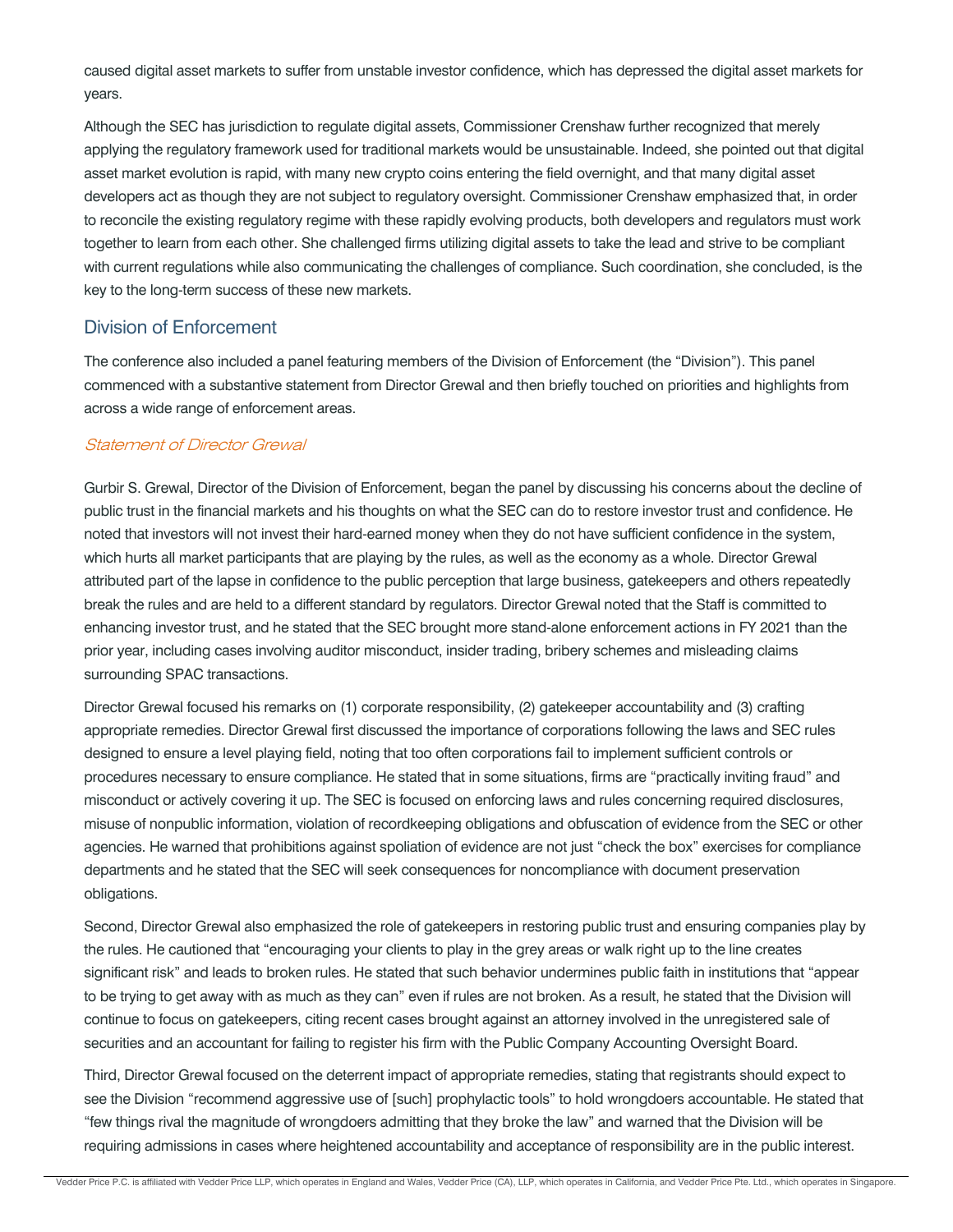Director Grewal noted that admissions serve to influence other market participants to eliminate and self-report misconduct. In addition, he discussed officer and director bars as another powerful remedy, stating that there is no requirement that an individual be an officer or director of a public company, or even a public company employee at all, for such a bar to be appropriate, so long as the Division believes the individual is likely to have an opportunity to become an officer or director of a public company in the future. Director Grewal also highlighted conduct-based injunctions, such as restrictions on stock trading and participating in securities offerings, noting a recent conduct-based injunction that restricted the ability of an attorney to prepare opinion letters in the future. In the context of settlements, Director Grewal noted the SEC strongly considers the use of undertakings that are tailored to address underlying violations and affect future compliance, such as requiring the settling party to hire an independent compliance consultant. Finally, he noted that firms who have repeatedly violated securities laws or SEC rules should expect the remedial relief sought to reflect such recidivist status.

Following these remarks, Director Grewal emphasized the importance of trusting and empowering the Staff and related adjustments to certain substantive decision-making processes around the Division. Director Grewal discussed ways to make the Wells process more streamlined and efficient. He noted that, while certain cases present novel legal or factual questions and may call for a Wells meeting with senior Division staff, many are more routine and, accordingly, should be handled by the Associate Director or Unit Chief, along with appropriate staff. He noted that he and Deputy Director Sanjay Wadhwa will still review Wells submissions and provide them to the Commission in connection with any recommendations. However, he noted that a meeting should not be expected in every case.

#### Wells Process

Deputy Director of the Division of Enforcement Sanjay Wadhwa expanded on Director Grewal's discussion of the Wells process, noting that pre-Wells whitepaper submissions have gone beyond their intended purpose of addressing significant disagreements regarding facts, law or programmatic interests of the Division, and they instead create inefficiencies, are often duplicative of the content of later Wells submissions and have become a tool by which investigated individuals and entities seek to delay the issuance of Wells notices. The Division will defer to its frontline staff in deciding whether to accept white papers going forward, or whether to simply issue a Wells notice. With respect to Wells meetings, Mr. Wadhwa noted that if the Division grants such a meeting, it should take place within two weeks of the date of the corresponding Wells submission. Counsel for an individual or entity providing a Wells submission will be expected to agree to a Wells meeting date at the time the Staff is notified that such a submission is forthcoming. If a Wells meeting is granted, counsel should be prepared to discuss not only the SEC's litigation risk, but also the evidence harmful to their client, and should expect a vigorous debate on the relevant facts and legal issues.

Jonathan H. Hecht, Acting Co-Chief Counsel, stated that the Division has the discretion to reject Wells submissions or white papers submitted by counsel if (1) they violate the page limit guidelines or were submitted after the deadline, (2) they seek to limit admissibility under Federal Rule of Evidence 408 or limit the SEC's use of the submission for any purpose described in Form 1662 or (3) if a settlement offer is included in a Wells response. If the main focus of a submission is settlement, the SEC can accept it as a settlement offer and will not treat it as a Wells submission. Mr. Hecht noted that these bases for rejecting a Wells submission should not come as a surprise, as they are contained in the SEC's Enforcement Manual.

#### Cooperation Credit

Deputy Director Wadhwa also sought to clarify the Division's position on cooperation credit. He noted that market participants' cooperation, including self-reporting, benefits everyone. He reiterated the view that mere absence of obstruction is not cooperation, nor is compliance with subpoena-based obligations to produce documents or witnesses. Rather, the Staff will look to whether the behavior for which cooperation credit is sought substantially advanced the quality of the Staff's investigation and whether it preserved the Staff's resources. He also noted that the Division's frontline staff will have a meaningful voice in whether certain behavior warrants cooperation credit.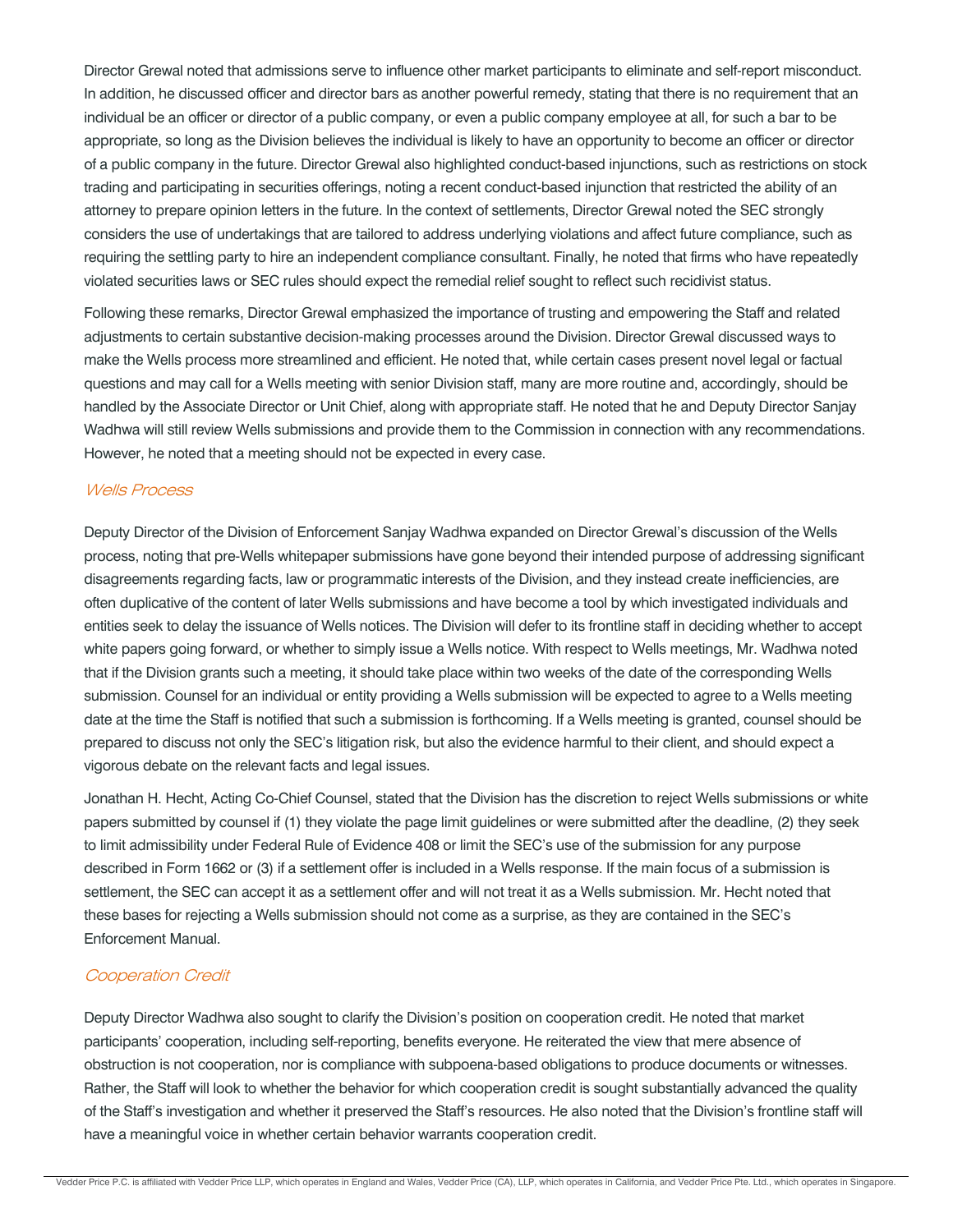#### Settlement Admissions

Deputy Director Wadhwa noted that the SEC will begin requiring admissions as part of the settlement of certain cases. While he acknowledged that the "neither admit nor deny" approach allows the SEC to use resources more efficiently by avoiding the delays and expenses associated with litigation, he stated that admissions are an important tool. Settlement admissions will be sought in circumstances including, but not limited to, cases of egregious misconduct where markets or a large number of investors were harmed or placed at significant risk, or where obstruction of the SEC's enforcement process occurred.

### Covid-Related Notes

Bridget Fitzpatrick, Chief Litigation Counsel, noted that the SEC has now conducted fully remote trials, fully in-person trials and hybrid trials (in which counsel and some witnesses are in-person, while other witnesses appear remotely) during the pandemic. Similarly, she noted that the Staff has taken testimony under the same circumstances (fully remote, fully inperson and hybrid). While the Staff will be accommodating about preferences as to whether testimony will proceed inperson or remotely, the Staff will also rely on favorable case law to enforce subpoenas where persons cite to Covid-related safety concerns merely to delay or evade testimony.

## Use of Expert Testimony and Statistical Evidence at Trial

Ms. Fitzpatrick highlighted the Staff's use of expert testimony and statistical evidence in a November 2020 bench trial in the United States District Court for the Western District of Louisiana. In the case she referenced—in which the SEC prevailed with respect to cherry-picking allegations—the judge's opinion indicated that he found the expert testimony and statistical evidence compelling. The court noted that the empirical data had no plausible explanation other than cherry-picking and also relied on statistical analysis in finding that the defendants acted with scienter. Defendants can expect the Staff to use experts and statistics at trial in a similar manner going forward.

#### National Defense Authorization Act and Statutes of Limitation

Ms. Fitzpatrick and Mr. Hecht discussed the impact of the National Defense Authorization Act ("NDAA") on the remedies available to the SEC, as well as the limitations periods for seeking certain relief. Mr. Hecht noted that the NDAA was Congress's response to the United States Supreme Court's rulings in *Liu* and *Kokesh*, and it codified and strengthened the Commission's ability to seek disgorgement under the Exchange Act and the authority of district courts to require disgorgement from relief defendants. With respect to the NDAA's impact on limitations periods, Mr. Hecht stated that the Commission's claims for disgorgement in scienter-based cases are now governed by a 10-year limitations period, whereas disgorgement claims in non-scienter-based cases are still subject to a five-year limitations period. The extended 10-year limitations period, per Mr. Hecht, applies to any proceeding pending on or commenced on or after the date the NDAA was passed in January 2021. Because the limitations period for civil monetary penalties remains five years, the Division will likely operate on that timeframe going forward, according to Mr. Hecht. However, he noted that the 10-year period does provide the opportunity to recover more ill-gotten gains and to rely on more complete records. Ms. Fitzpatrick expressed her view that the relevant NDAA provision is expressly retroactive and that courts are applying the NDAA consistent with that view. She cited to *SEC v. Ahmed*, a case originating in the United States District Court for the District of Connecticut that was on appeal to the United States Court of Appeals for the Second Circuit when the NDAA was passed. The Commission sought and obtained a limited remand to the district court to determine the impact of the NDAA, and the disgorgement amount was substantially increased as a result.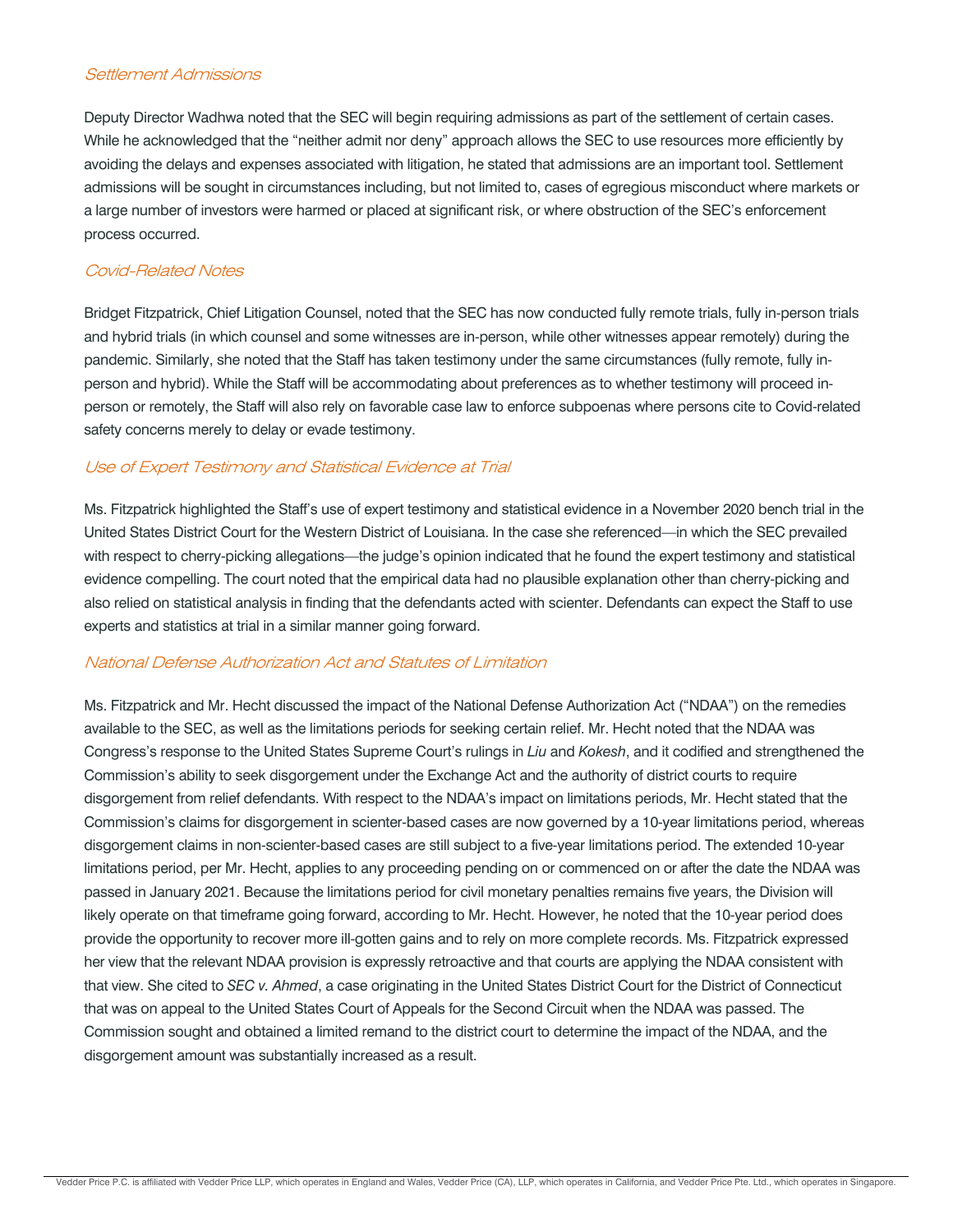## ICOs

Kristina K. Littman, Chief, CYBER Unit, discussed recent activity relating to initial coin offerings ("ICOs"). She stated that the SEC follows a registration claims model of settlements when dealing with going concern companies, which allows such companies to continue with entrepreneurial efforts while providing necessary investor disclosures through token registration. The SEC has also entered into several recent settlements with companies that are not going concerns, which typically involve fair funds to return money to injured investors. Ms. Littman also noted the SEC's focus on touting, which often involves celebrity endorsements, but can also be brought against entities who are offering a paid-for platform to promote ICOs.

Ms. Fitzgerald discussed litigated Section 5 actions, focusing on what she referred to as seminal cases *SEC v. Telegram* and *SEC v. Kik* in the Southern District of New York, which both discussed the standard for when a digital asset is a security. Ms. Fitzgerald criticized these and other defendants' arguments that they did not know that the law applied under their particular circumstances, stating that the courts have soundly rejected such defenses.

Ms. Littman stated that the SEC is also looking beyond token issuers and is focused on other market intermediaries that are allowing trading in digital assets, such as unregistered exchanges and unregistered broker-dealers. Ms. Littman referenced Commissioner Crenshaw's earlier statement that it is the responsibility of each enterprise to show that it is in compliance with all applicable laws and regulations. Ms. Littman also stated that, regardless of what labels are used by a company to describe its business, the SEC will look at the economic realities of the project to determine whether it is a securities offering subject to SEC oversight.

## **Cybersecurity**

In addition to actively pursuing the perpetrators of cyber-related trading schemes, Ms. Littman stated that the Division's investigations into entities that are actual or potential targets of cybersecurity incidents generally fall into two categories: (1) issuer disclosures and (2) registrant controls. With respect to issuer disclosures, the Staff has recently brought enforcement actions where, for example, senior executives who made public statements about a cybersecurity incident had not been informed that the company had previously identified and failed to remediate the vulnerability leading to the cybersecurity incident in accordance with company policy, and where disclosures regarding a cybersecurity incident were neither fulsome nor accurate. With respect to registrant controls, Ms. Littman highlighted cases brought by the Staff where written policies and procedures calling for enhanced security measures to protect customer information were too narrowly implemented and did not protect all customer information. Ms. Littman noted that enhanced cybersecurity measures must be properly implemented and not just exist in writing.

#### Private Funds

C. Dabney O'Riordan, Chief, Asset Management Unit, explained how her unit continues to see misconduct by advisors to private funds. She noted that the lack of transparency is inherent to the private fund space and that the SEC is focused on undisclosed conflicts of interest and valuation issues. Recent examples mentioned involve (1) side-by-side management of multiple funds where one is a proprietary fund, (2) a portfolio company that used the services of the advisor or affiliate that earns additional compensation as a result and (3) an investment that creates a conflict of interest due to the relationship (such as a familial relationship) with the investment company. Ms. O'Riordan stressed the importance of registrants instituting comprehensive policies and procedures addressing valuation and conflicts of interest. Such policies and procedures should be tailored to each business's unique conflicts and should be broadly implemented.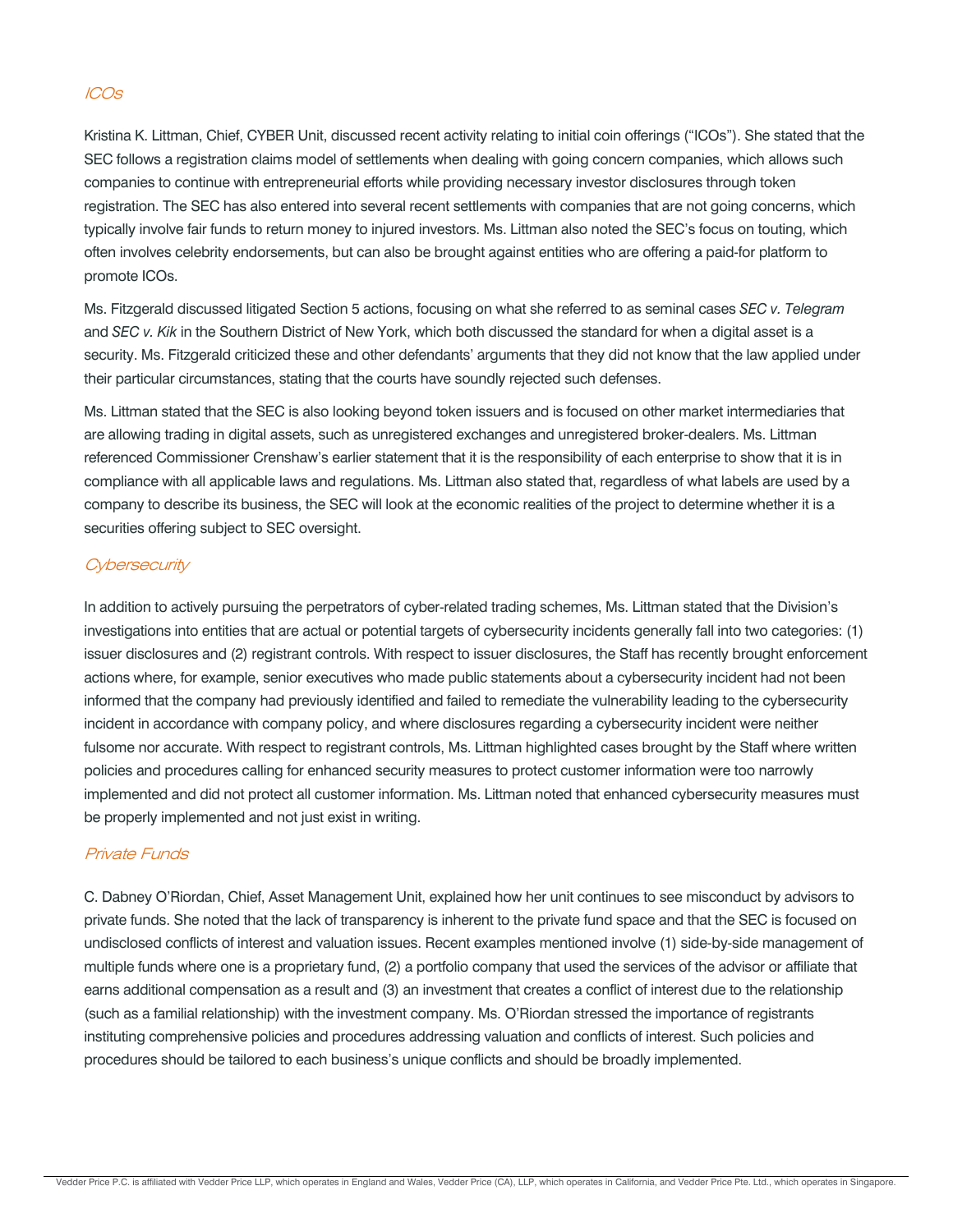#### Separately Managed Accounts

Ms. O'Riordan stated that the SEC will continue to police advisers to separately managed accounts regarding common conflict disclosures, including share class selection and undisclosed revenue. Additionally, the Division will target firms that fail to fulfill their duty of care obligations and properly assess whether an investment is in the best interest of their client and analyze other investment options.

#### Environmental, Social, and Governance Investments

Ms. O'Riordan stated that significant growth in Environmental, Social, and Governance ("ESG") investments is another area of concern for the Division. Companies should (1) make sure they have appropriate internal structures in place to sell products and services as marketed, (2) continuously monitor investments to ensure they remain consistent with ESG promises and (3) ensure all proxies are voted in accordance with ESG mandates.

#### Robo-Advisers

Despite previously bringing enforcement actions in this area, the Division continues to see issues with robo-advisory firms. These issues include misleading statements regarding historical performance and conflict disclosures relating to roboadvisory firms' incentive to recommend proprietary investments.

#### Whistleblower Program

Nekia Hackworth Jones, Director of the Commission's Atlanta Regional Office, discussed the Division's whistleblower program, which paid out over \$500 million in FY 2021 alone and has resulted in over \$4.8 billion in financial remedies since 2012. She noted that December 2020 amendments to the program allow the Commission to make awards, under certain circumstances, based on nonprosecution agreements or deferred-prosecution agreements entered into with the Department of Justice. This development reflects the Commission's view that a whistleblower should not be disadvantaged by the type of action the Commission or DOJ chooses to pursue. The amendments also allow whistleblowers to submit a Form TCR for award eligibility within 30 days of finding out about the requirement to do so and provide the Commission with the ability to issue permanent bars against serial submitters of frivolous award applications.

#### Financial Fraud and Issuer Disclosures

Ms. Hackworth Jones noted that the Staff brought dozens of enforcement actions relating to financial fraud and issuer disclosures in FY 2021 based on the Division's proactive, risk-based, analytic approach. She touted the EPS Initiative, which uses data analytics to identify violations relating to earnings management.

### Coordination With Criminal Authorities

According to Ms. Hackwork Jones, the Staff is aware that defense counsel sometimes attempt to play the Commission and criminal authorities against one another and leverage the existence of criminal proceedings to delay the Staff's investigation. She noted that the Staff becomes aware of these tactics due to its communication and coordination with criminal authorities. Ms. Hackworth Jones also noted that the Staff has a toolkit that is well-suited to preserve investor assets and that the Staff will use those tools to obtain injunctive relief even where there is a pending criminal investigation.

#### **Microcap**

Ms. Hackworth Jones discussed the microcap industry, noting that the Staff's enforcement actions in this space frequently involve false or misleading marketing campaigns and manipulative trading strategies—largely at the expense of less sophisticated investors. She stated that the Division is continuing to watch this space and is actively developing strategies to identify and address microcap-related misconduct.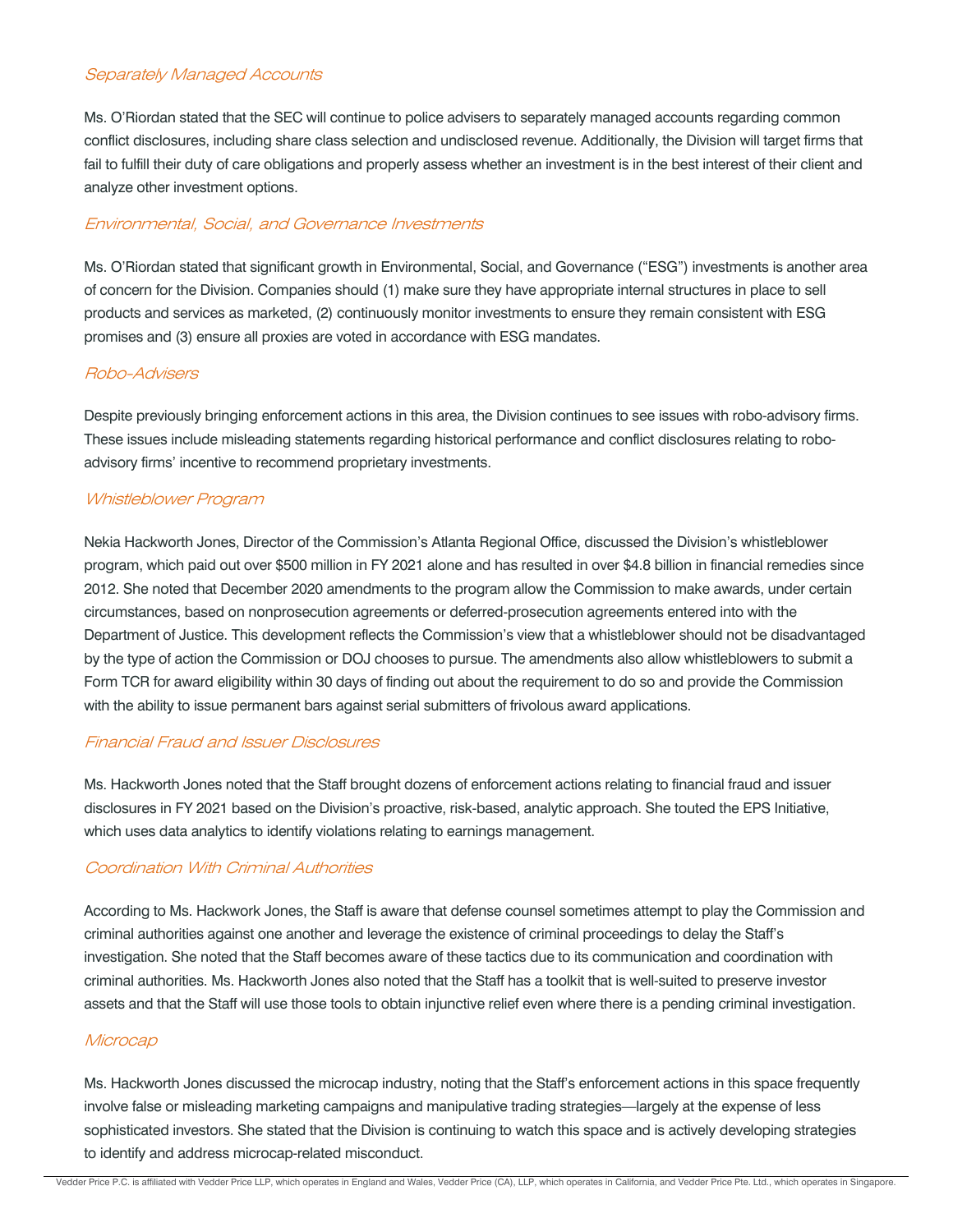# Judicial Developments

The conference also included a panel featuring several litigators from the Division of Enforcement. This panel addressed recent statutory and litigation developments.

## Market Data Infrastructure Rules

Daniel Staroselsky, Senior Litigation Counsel, Dominick V. Freda, Assistant General Counsel, and Tracey A. Hardin, Assistant General Counsel, discussed the Commission's efforts to implement rules requiring that security exchanges make certain market data widely available to the public for reasonable fees. Generally, the core data the exchange must disclose under this rule consists of exchange information such as price of the last exchange sale, each exchange's current highest bid and lowest offer, and the national best bid and lowest offer. This rulemaking has triggered a lawsuit by several exchanges contending that the SEC's market data rule is "arbitrary and capricious" and improperly redistributes proprietary market data. This litigation is currently pending in the United States Court of Appeals for the D.C. Circuit.

## Fraud on the Market Theory

Jeffrey A. Berger, Senior Litigation Counsel, and Brooke Wagner, Senior Counsel, discussed the "fraud on the market" theory, which Mr. Berger explained is an indirect means of establishing reliance that private litigants are required to demonstrate when suing for fraud. He stated that this theory presumes that there is generally an efficient market which processes public information that gets factored into market prices for securities. Mr. Berger stated that the theory also presumes that an investor relies on the integrity of the market price such that if the market price is based on a public misstatement, the investor can be said to have relied on that misstatement in purchasing a security at market price. He further explained that this theory is "essential" to class actions alleging fraud, which would otherwise fail to get certified if each individual plaintiff had to demonstrate their reliance on a misstatement.

Ms. Wagner explained that the Supreme Court took a closer look at the fraud on the market theory in a putative class action case brought against a major financial institution in which the putative class alleged that the financial institution made false statements which inflated its stock until the truth was revealed, at which point the stock price dropped and caused losses to investors. In an amicus brief filed by the Commission, it argued that defendants should not be permitted to introduce evidence of the "materiality" of a misstatement at the class certification level but should only be permitted to offer evidence of the generic nature of a misstatement to rebut a putative class's allegations with respect to the impact of an alleged misstatement on price. Mr. Berger stated that the Supreme Court ultimately followed the roadmap the Commission provided in its amicus brief in ruling that the qualitative nature of a misstatement is relevant evidence in determining price impact, which courts should examine at the class certification level.

## Unauthorized Trading and Civil Penalties

Rachel M. McKenzie, Senior Litigation Counsel, and Dominick V. Freda, Assistant General Counsel, addressed the Second Circuit's recent ruling in *SEC v. Fowler*, which discussed the Commission's ability to impose disgorgement and the applicable statute of limitations. Ms. McKenzie explained that in *Fowler*, a financial broker pursued an "event-driven" investment strategy for his customers while knowing or recklessly disregarding the fact that such a strategy was unlikely to result in gains for his customers. Mr. Freda stated that the Commission began investigating Fowler in 2014 and that he had entered into two separate tolling agreements with the Commission. The SEC sued Fowler in federal court and a jury found against Fowler on all of the SEC's claims, after which the district court ordered disgorgement and penalties of over \$1.9 million.

Mr. Freda explained that on appeal, Fowler argued that a five-year statute of limitations barred the SEC's claims because its claims accrued when he opened the first customer account in 2011. Fowler argued that any tolling agreements he entered were irrelevant because the applicable statute of limitations was "jurisdictional" and accordingly could not be tolled. Ms.